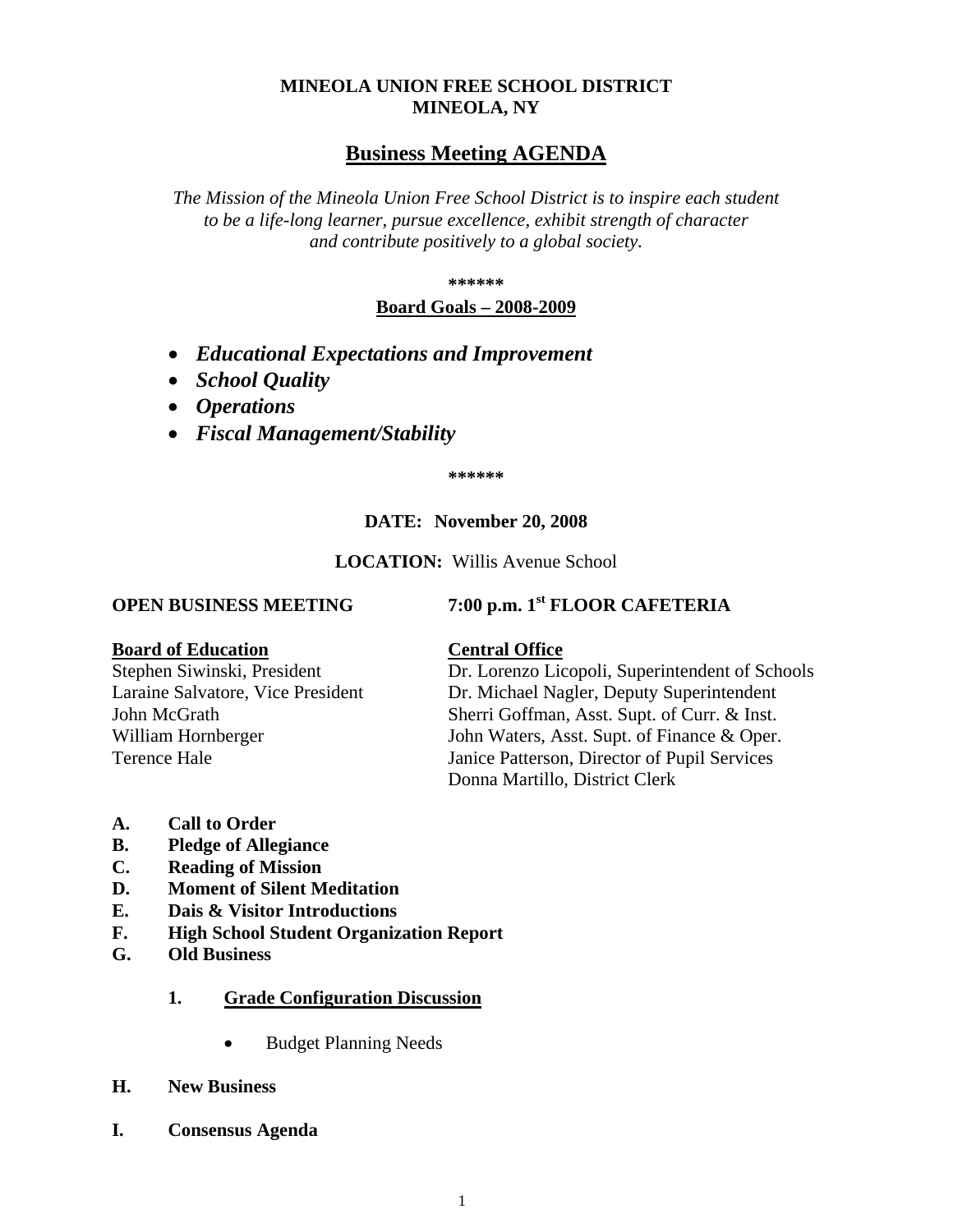## **1. Accepting of Minutes**

a. That the Board of Education accepts the minutes of the October 2, 2008 (Workshop) Meeting; and October 16, 2008 (Business) Meeting as presented.

## **2. Instruction**

- a. Resignations/Leave of Absence
	- 1. That the Board of Education grants a leave of absence request to Lucia Barberio, using accrued sick days, for child-rearing purposes, starting approximately May 27, 2009.

## b. Appointments

- 1. That the Board of Education approves the appointment of the following coaches for the Winter Interscholastic Season for the 2008-2009 school year:
	- Lewis Levy Winter Track Coach Step 1 \$3,967.00 (Fills vacancy due to resignation of Gregory Brink)
	- Glen Steinberg Girls JV Basketball Coach Step 1 \$4,567.00 (Fills vacancy due to resignation of Katherine Hock)
- 2. That the board of Education approves the following addition to the Per Diem Substitute Teacher list, at a salary of \$90.00 per day:

| James Dunlop | Childhood Education (Grades 1-6) |
|--------------|----------------------------------|
|              | Literacy (Birth-Grade 6)         |

3. That the Board of Education approves the appointment of Ryan Barry to the position of Band Drill Instructor for the 2008-2009 school year at a stipend of \$1,620.76.

## **2.1. Instruction: Committee on Special Education Actions**

a. That the Board of Education approves the CSE/CPSE/SCSE recommendations for programs and services for students with IEPs for the time period from September 1, 2008 to October 31, 2008 as set forth in Confidential Attachment "A".

## **2.2. Instruction: Contracted Instructional Services**

a. That the Board of Education approves a contract between the Mineola Union Free School District and Dr. Diana Kornreich for an evaluation of a student as an emergency situation that took place during the 2007/2008 school year.

## **2.3. Instruction: Student Actions**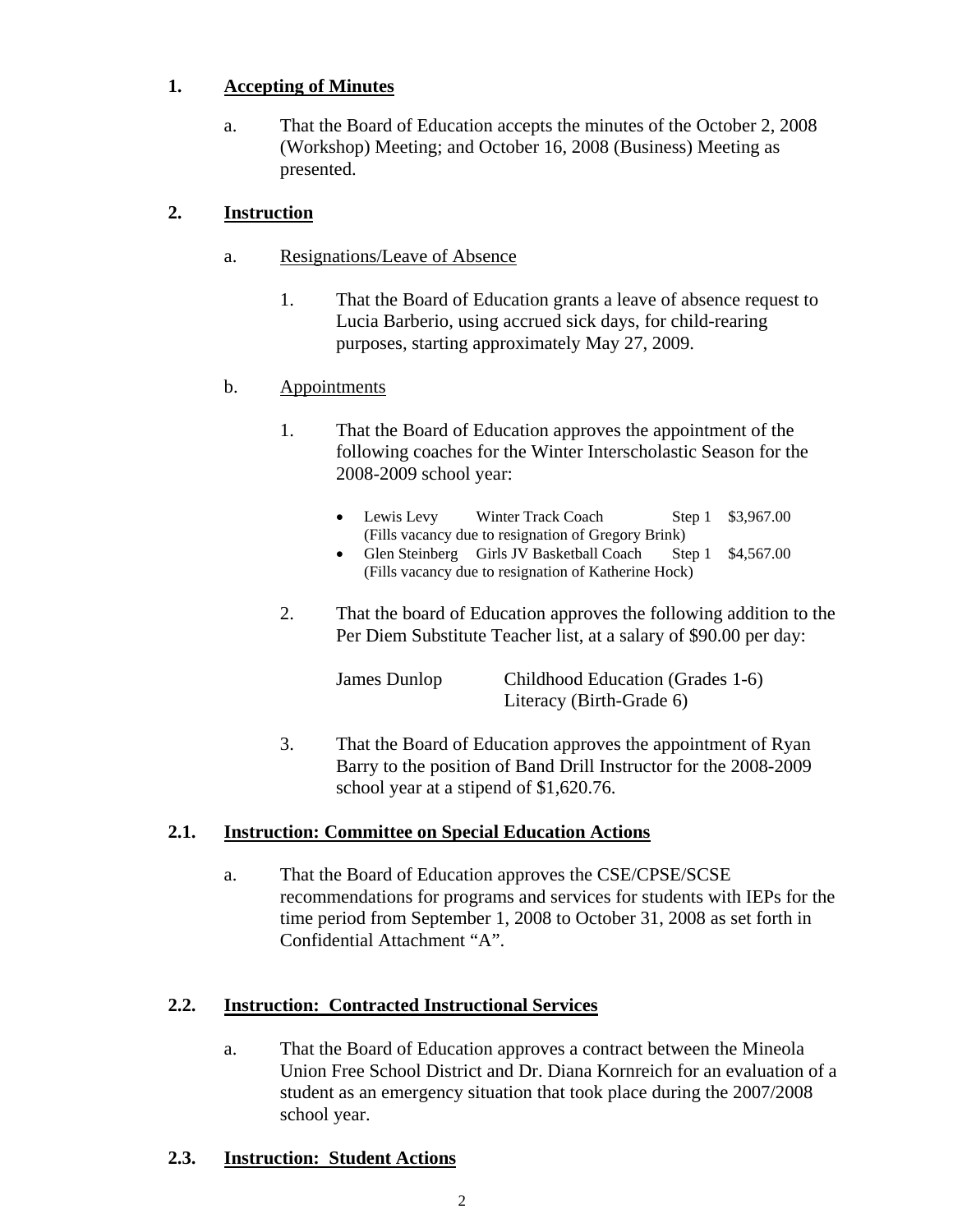- a. That the Board of Education approves the Selective Classification request for the following students:
	- Brian Gaffney,  $8<sup>th</sup>$  grade student, to compete on the Junior Varsity Basketball Team for the 2008-2009 school year
	- Matthew Long,  $8<sup>th</sup>$  grade student, to compete on the Junior Varsity Wrestling Team for the 2008-2009 school year.

## **2.4. Instruction: Other**

## **3. Civil Service**

a. Resignations/Leave of Absence

None

- b. Appointments
	- 1. That the Board of Education approves the appointment of Diane Barnett, as part time Teacher Aide, effective November 24, 2008; salary, Step 1, \$13.74 per hour.

## **4. Business/Finance**

- a. Treasurer's Report
	- 1. That the Board of Education accepts the Treasurer's Report for the period ending September 30, 2008 and directed that it be placed on file.
- b. Approval of Invoices and Payroll
	- 1. That the Board of Education approves the Invoices and Payroll for the period ending October 31, 2008.

| Warrant #7                | \$1,207,282.35                 |
|---------------------------|--------------------------------|
| Warrant #8                | \$1,676,178.53                 |
| Voids $(2)$               | 8,341.40 Cr.<br>$\mathbb{S}^-$ |
| <b>Credits to Expense</b> | \$125,449.70 Cr.               |
| <b>TOTAL EXPENSES</b>     | \$2,749,669.78                 |
|                           |                                |
| PAYROLL #7 & #8           |                                |
| General                   | \$4,111,984.06                 |
| Fund F                    | 45,957.12<br>\$                |
| <b>TOTAL PAYROLL</b>      | \$4,157,941.18                 |

**4.1. Business/Finance: Contract Approvals**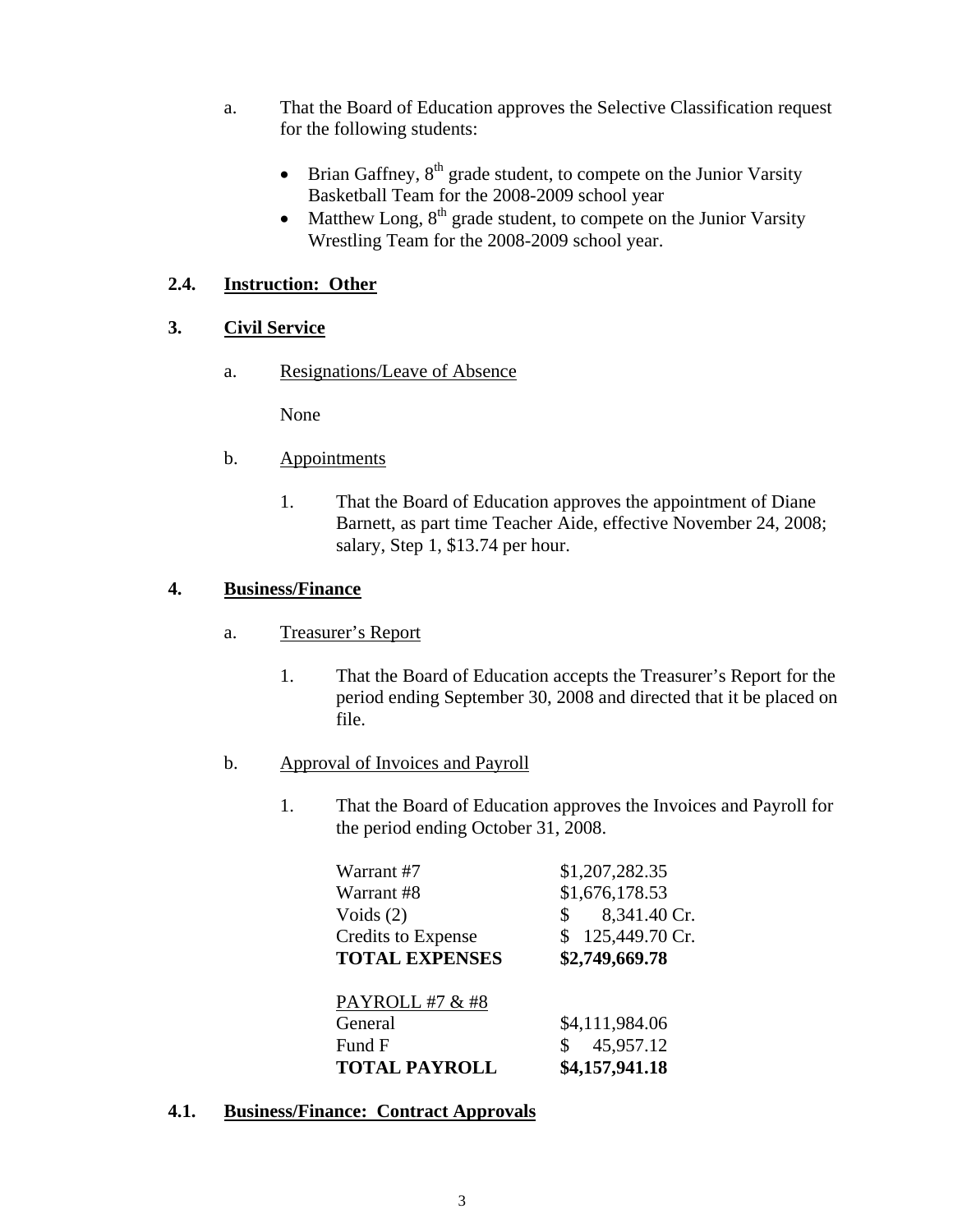a. That the Board of Education approves a contract between the Mineola Union Free School District and Vision World in providing optical benefits to all eligible Retirees of the Mineola Public Schools prior to September 1, 2008 and their dependents.

### **4.2. Business/Finance: Bids**

- a. That the Board of Education approves the participation of the Mineola Union Free School District in the following BOCES Cooperative Bids for an aidable fee of \$350.00 each:
	- Fitness Equipment 08/09-046
	- Physical Education Supplies 08/09-056
	- Uniforms-General 08/09-039

## **4.3. Business/Finance: Change Orders**

a. That the Board of Education approves Change Orders EC-01, EC-02, EC-03, and EC-04 with Eldor Contracting Corporation for an increase to their contract in the amount of \$8,999.00.

## **5. Other**

**RESOLUTION #37 – BE IT RESOLVED THAT** the Board of Education approves Consensus Agenda items H.1. through h.4.3.a. as presented.

| <b>Motion:</b> |     |  |
|----------------|-----|--|
| Second:        |     |  |
| Yes:           | No: |  |
|                |     |  |
|                |     |  |
|                |     |  |
|                |     |  |
|                |     |  |

**Passed: \_\_\_\_\_**

# **J. Public Comments**

## **K. Board of Education Reports**

- Comments from Board President
- Board Committee Report
- Superintendent of Schools' Reports & Comments
	- o Superintendent Comments
	- o Status Report: State Aid Potential Budget Impact & Projections
- Table Reports
	- o Finance and Operations Report
		- Monthly Financial Report
		- Building & Grounds Report